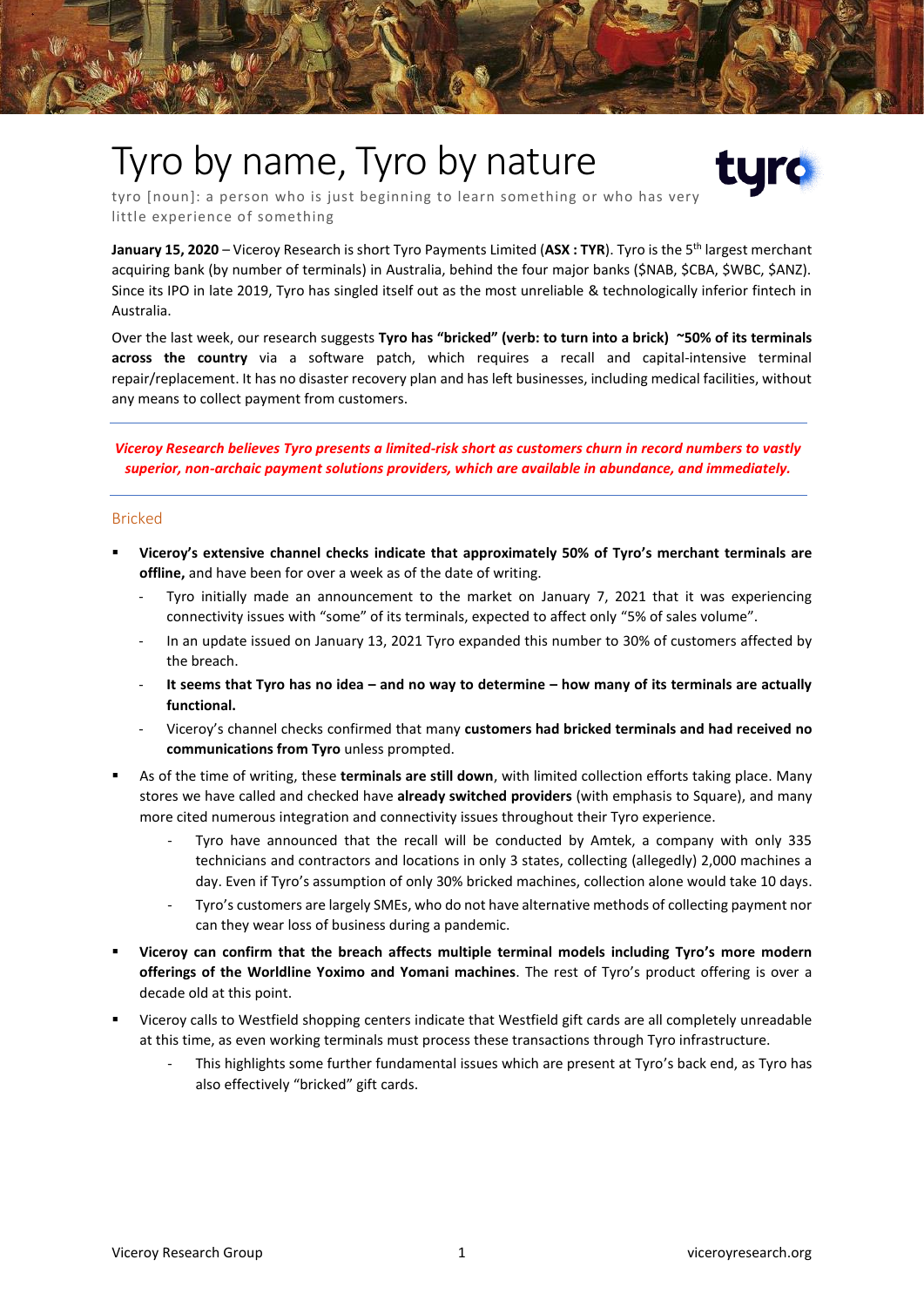

- Tyro is the most underwhelming fintech in the ASX, and more closely resembles a bank. Its major revenue driving activity is simply providing merchant terminals – which have remained largely unchanged for a decade – to SMEs.
	- **Tyro does not have any of its own hardware**. All terminals are 3<sup>rd</sup> party machines purchased from Worldline.
	- Tyro's software integrates with multiple apps (such as POS software), however these appear to be all open-API, and **provide no real competitive advantage** over Square.
	- Tyro claims low fees and less downtime (vs comps) as its competitive advantage, neither of which appear to be true.
- COVID-19 restrictions have encouraged venues to make many changes to the way they take orders and receive payments. **Restrictions in Australia's most populous states has introduced rules to cut off bar service: most venues are strictly table service or takeaway**.
- **Competitors** like Mr. Yum have rolled out RFID docks which can be attached to any tables, and allow users to scan and order drinks directly to their table via merchant terminals such as PayPal, Google Pay, Apple Pay, Square, or Shop. Not only do the orders sync with virtually any POS/venue management system, but they also reduce the need to hire excess employees to staff emptier venues.
	- While more expensive (100bps merchant fee), the entire fee can be passed onto the customer. Even if it wasn't passed on: it is still cheaper than hiring staff to take drinks orders at bars.
	- **Former Tyro customers appear on Mr. Yum's blogs**, discussing how great their system is. Downtime is likely to churn customers away from Tyro.
- **Square** terminals are readily available from electronics retailers starting from \$50.

#### Analysis

Despite being in operation since 2003 **Tyro is increasingly loss making and floats its operating cash flows through customer deposits** in its banking division.

#### *We believe Tyro presents significant downside with no real catalyst to make a jump into profitability.*

The company's financials are unappealing, and their undifferentiated and outdated product offering is in stark contrast to fresh market participants. **The reputational and financial fallout from this outage will likely be severe and long-lasting**.

*Investors should demand an independent investigation into the issues surrounding Tyro's "bricking" of merchant terminals, together with a review of intenal controls.*



Outages add up. Can your business afford unreliable #EFTPOS? tyro.com/ blog/switch-yo... #smallbiz #banking #smallbusiness 3:52 pm · 01 Dec 15 · Twitter Web Client

*Figure 1 Tyro Tweet – 1 Dec 2015<sup>1</sup>*

<sup>1</sup> <https://twitter.com/Tyro/status/671552452009725952?s=19>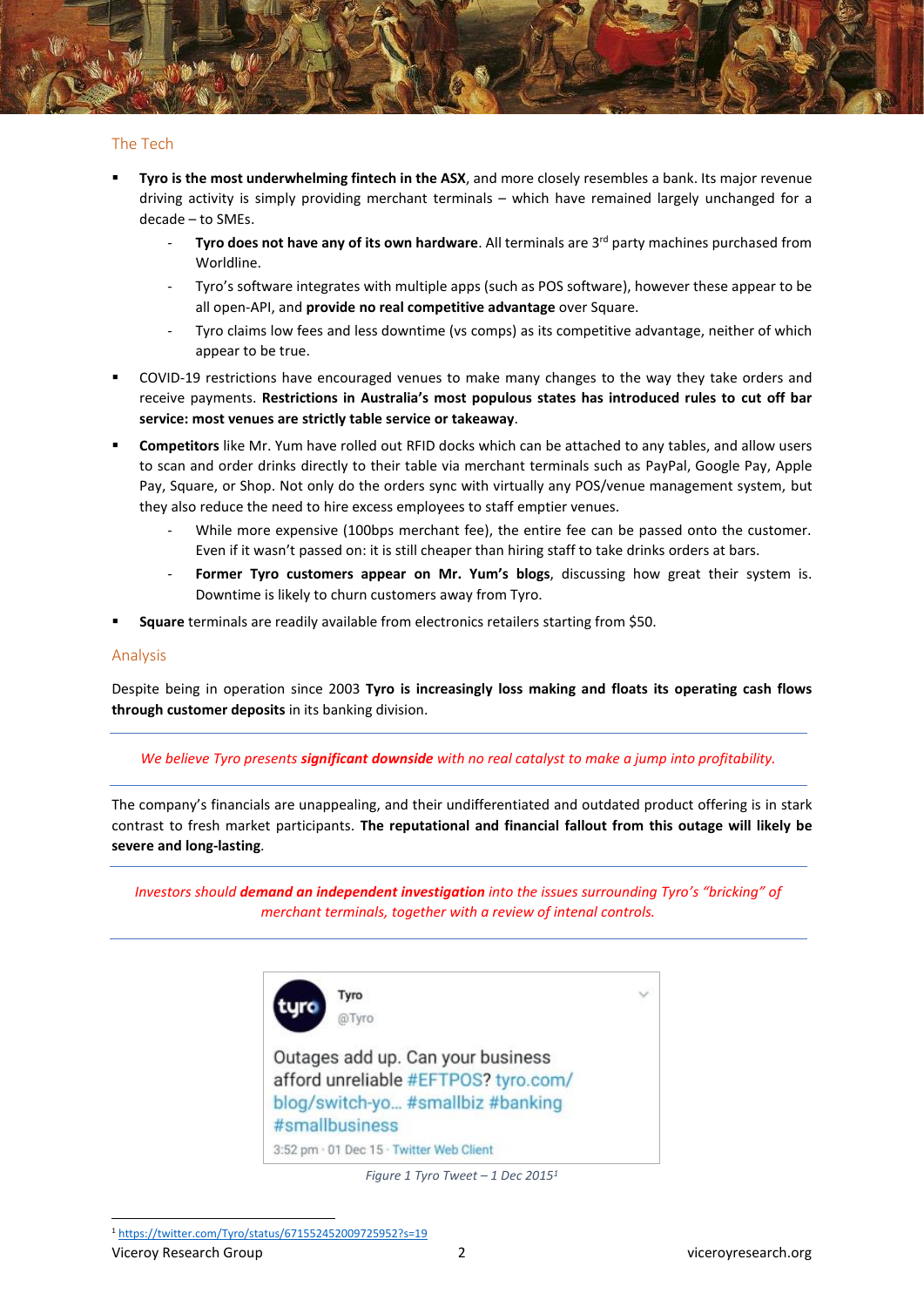

#### **Attention: Whistleblowers**

Viceroy encourage any parties with information pertaining to misconduct within Tyro Payments Limited, its affiliates, or any other entity to file a report with the appropriate regulatory body.

We also understand first-hand the retaliation whistleblowers sometimes face for championing these issues. Where possible, Viceroy is happy act as intermediaries in providing information to regulators and reporting information in the public interest in order to protect the identities of whistleblowers.

You can contact the Viceroy team via email on viceroy@viceroyresearch.com.

#### **About Viceroy**

Viceroy Research are an investigative financial research group. As global markets become increasingly opaque and complex – and traditional gatekeepers and safeguards often compromised – investors and shareholders are at greater risk than ever of being misled or uninformed by public companies and their promoters and sponsors. Our mission is to sift fact from fiction and encourage greater management accountability through transparency in reporting and disclosure by public companies and overall improve the quality of global capital markets.

#### **Important Disclaimer – Please read before continuing**

This report has been prepared for educational purposes only and expresses our opinions. This report and any statements made in connection with it are the authors' opinions, which have been based upon publicly available facts, field research, information, and analysis through our due diligence process, and are not statements of fact. All expressions of opinion are subject to change without notice, and we do not undertake to update or supplement any reports or any of the information, analysis and opinion contained in them. We believe that the publication of our opinions about public companies that we research is in the public interest. We are entitled to our opinions and to the right to express such opinions in a public forum. You can access any information or evidence cited in this report or that we relied on to write this report from information in the public domain.

To the best of our ability and belief, all information contained herein is accurate and reliable, and has been obtained from public sources we believe to be accurate and reliable, and who are not insiders or connected persons of the stock covered herein or who may otherwise owe any fiduciary duty or duty of confidentiality to the issuer. We have a good-faith belief in everything we write; however, all such information is presented "as is," without warranty of any kind – whether express or implied.

In no event will we be liable for any direct or indirect trading losses caused by any information available on this report. Think critically about our opinions and do your own research and analysis before making any investment decisions. We are not registered as an investment advisor in any jurisdiction. By downloading, reading or otherwise using this report, you agree to do your own research and due diligence before making any investment decision with respect to securities discussed herein, and by doing so, you represent to us that you have sufficient investment sophistication to critically assess the information, analysis and opinions in this report. You should seek the advice of a security professional regarding your stock transactions.

This document or any information herein should not be interpreted as an offer, a solicitation of an offer, invitation, marketing of services or products, advertisement, inducement, or representation of any kind, nor as investment advice or a recommendation to buy or sell any investment products or to make any type of investment, or as an opinion on the merits or otherwise of any particular investment or investment strategy.

Any examples or interpretations of investments and investment strategies or trade ideas are intended for illustrative and educational purposes only and are not indicative of the historical or future performance or the chances of success of any particular investment and/or strategy. As of the publication date of this report, you should assume that the authors have a direct or indirect interest/position in all stocks (and/or options, swaps, and other derivative securities related to the stock) and bonds covered herein, and therefore stand to realize monetary gains in the event that the price of either declines.

The authors may continue transacting directly and/or indirectly in the securities of issuers covered on this report for an indefinite period and may be long, short, or neutral at any time hereafter regardless of their initial recommendation.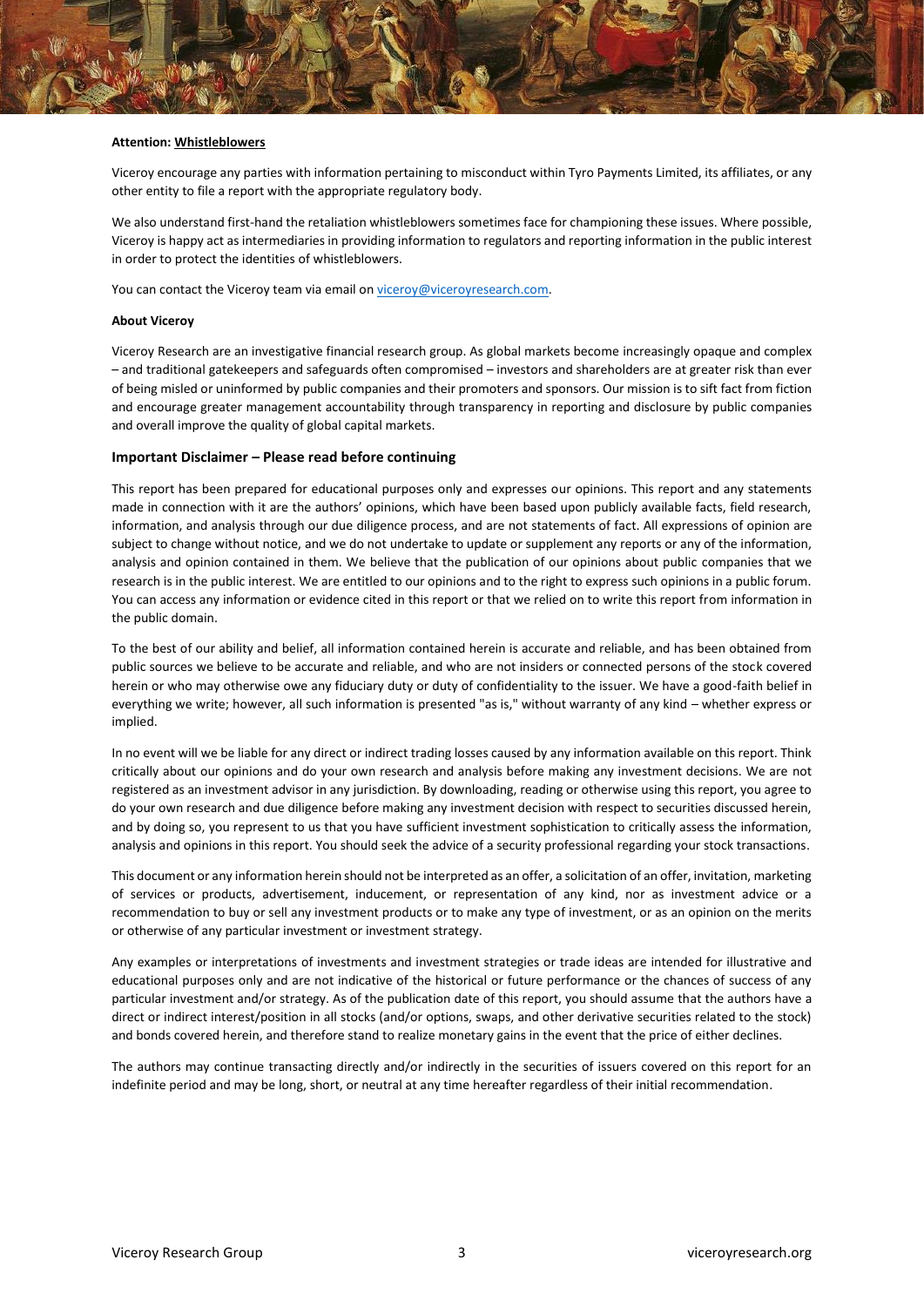# 1. About Tyro

Tyro is a minor player in the Australian payments space, focused on the provision and operation of Point-Of-Sale (POS) merchant terminals manufactured by Worldline<sup>2</sup>. It appears to have little to no competitive advantage against other market participants, does not manufacture its own hardware, flouts basic app integration, and points to minimum terminal downtime as a major point of difference.

## Fintech?

For all purposes, Tyro more closely resembles a bank than a fintech. There is nothing technologically special about Tyro, and in our eyes, it is perhaps the most underwhelming tech stock listed in Australia. Its largest revenue driver is the provision of merchant terminals, which have remained largely unchanged for over a decade. For instance: here are features of the Worldline Yomani terminal on Tyro's roster:



*Figure 2 Worldline Yomani "Features" 3*

#### Market Overview

The company accounts for only 3% of total card payments acquired in Australia as of June 2020 and is dwarfed by the "Big 4" of Commonwealth Bank, NAB, ANZ and Westpac. Note that these statistics exclude major players such as Square, who are not "banks", and therefore excluded from all data points provided by Tyro.



*Figure 3 Tyro Estimate Market Share*

Tyro has had greater success in appealing to SME's, marketing allegedly lower processing fees and being one of the first players to offer zero lock-in contracts. Accordingly, Tyro has a disproportionately large exposure to health, hospitality, and retail SMEs. It also has a disproportionally large churn.

Viceroy Research Group 4 viceroyresearch.org

<sup>2</sup> <https://worldline.com/>

<sup>3</sup> <https://terminals.worldline.com/en/home/products/payment-terminals/countertop-terminals/yomani.html>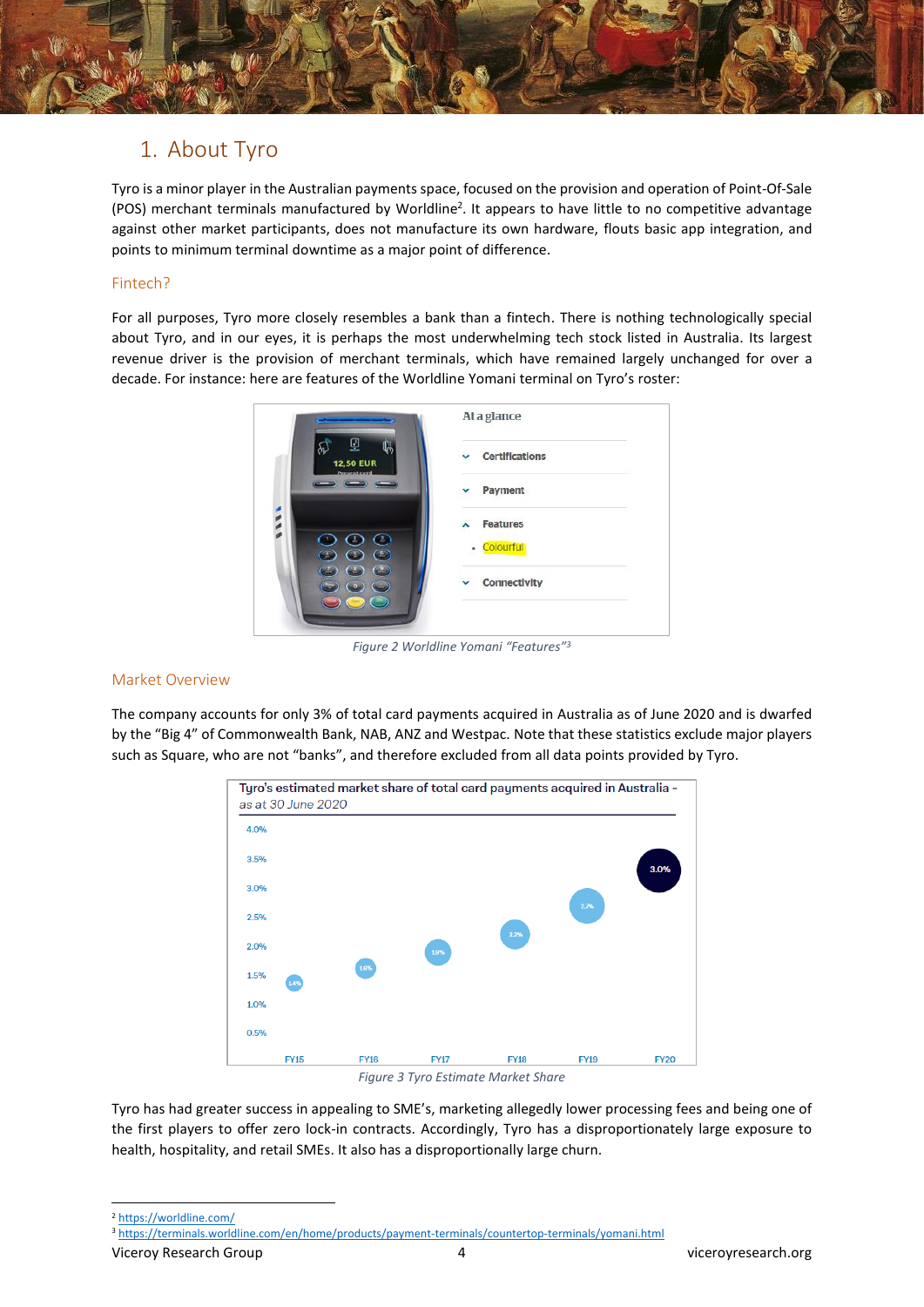# 2. The Bricking

Viceroy's extensive channel checks at locations across Australia indicate the number of bricked terminals is closer to ~50%, much larger than reported by Tyro.

On January 7, 2021 Tyro announced to the market that it had found "connectivity issues" with some of its terminals expected to affect only 5% of its sales volume<sup>4</sup>. The company later backtracked on this on January 13, 2021 on its status page where it claimed that 30% of customers were affected by the issue with 19% of customers having no functioning terminals whatsoever<sup>5</sup>.

Based on the last available merchant figures dated February 2020 this means at least 10,000 merchants affected, with at least 6,100 merchants without any functionality whatsoever. The company claims that this was due to an issue on some terminals resulting in a total loss of connectivity.

In terms of how widespread the issue is, we can confirm that as of today 70% of our customers are unaffected by the incident. A further 11% of customers have multiple terminals with at least one functioning terminal. The remaining 19% of customers have had no functioning terminals and are a focus of the recovery effort.

*Figure 4 Tyro Payments Status Page*

*Viceroy's extensive channel checks at locations across Australia indicate the number of bricked terminals is substantially higher than this figure. We believe ~50% of terminals appear to be down, and 30% of merchants affected.*

Merchants reported a total shutdown of these terminals and several had already replaced their Tyro terminals with Square terminals, or even processing payments through PayPal's online payment gateway (i.e. no hardware, as a quick fix).

## Financial Impact

The first signs of this impact were shown in Tyro Payments trading updates dated January 12, 2021<sup>6</sup>. A closer look at these figure shows that from the 8<sup>th</sup> to the 12<sup>th</sup> of January 2021, the period containing the bricked device issue, TTV fell by 14.1% yoy.

| <b>Tyro Payments TTV Analysis - Viceroy Research</b> |                         |       |       |          |  |
|------------------------------------------------------|-------------------------|-------|-------|----------|--|
|                                                      | TTV (AUDm)              |       |       |          |  |
| <b>Starting</b>                                      | <b>Ending</b>           | 2021  | 2020  | ℅        |  |
|                                                      | 01-Dec-2020 31-Dec-2020 | 2,626 | 2,206 | 19.0%    |  |
|                                                      | 01-Jan-2021 08-Jan-2021 | 490   | 436   | 12.4%    |  |
|                                                      | 01-Jan-2021 12-Jan-2021 | 704   | 685   | 2.8%     |  |
|                                                      | 08-Jan-2021 12-Jan-2021 | 214   | 249   | $-14.1%$ |  |

*Figure 5 Tyro Payments TTV Analysis – Viceroy Research*

<sup>4</sup> <https://www.tyro.com/wp-content/uploads/2021/01/ASX-Release-Terminal-Connectivity-Issues-FINAL.pdf>

<sup>5</sup> <https://status.tyro.com/>

<sup>6</sup> <https://www.tyro.com/wp-content/uploads/2021/01/ASX-Release-Trading-Update-43-Final.pdf>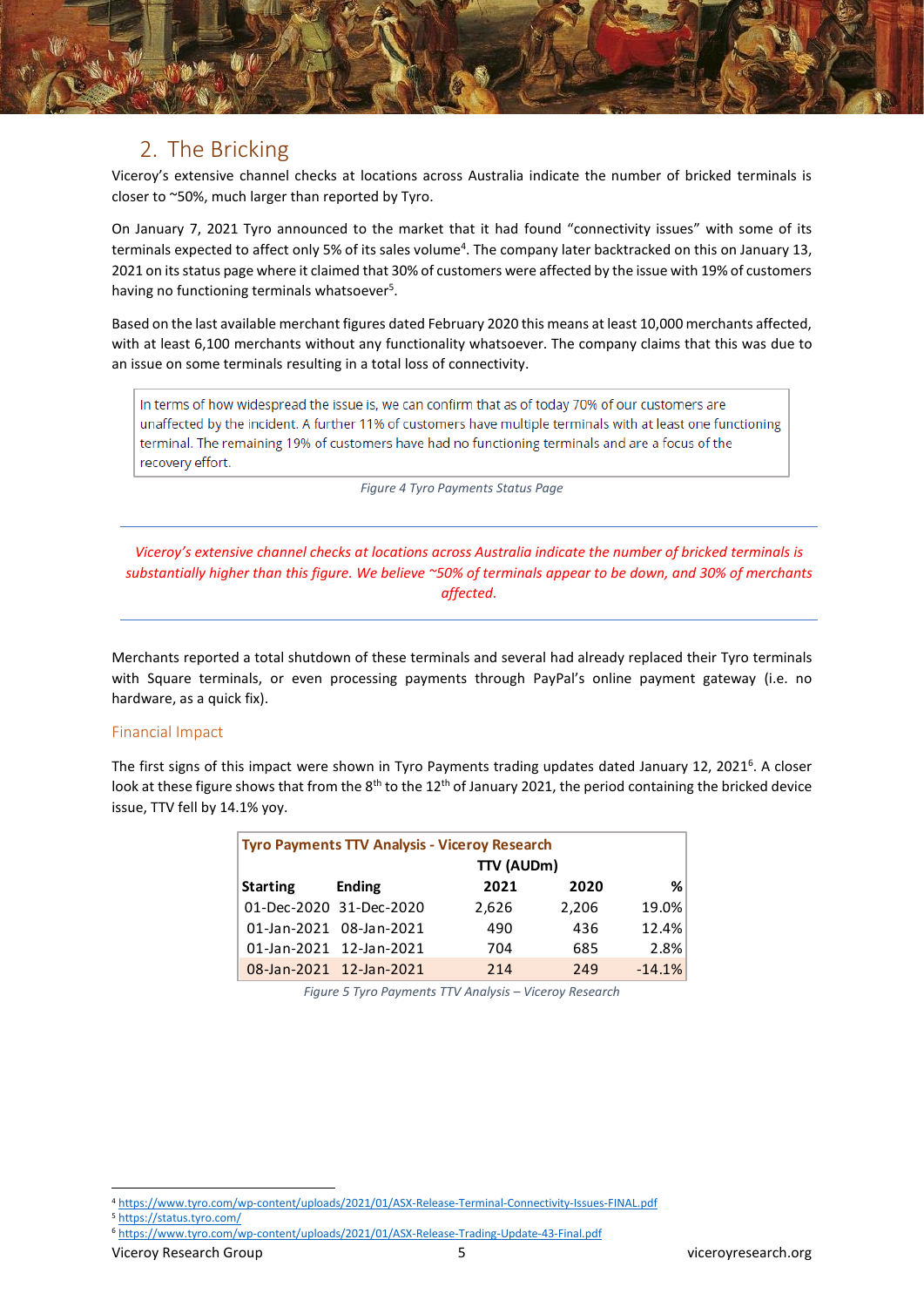

Comparing December to January figures we can see that this drop is ~30%, as accumulated growth over the year has not been factored in. This is even more concerning when compared to the previous year's January figures where can see the growth expectations.

| <b>Period</b>           | 2020            | 2019                    | % Increase |
|-------------------------|-----------------|-------------------------|------------|
| January                 | \$1.830 billion | $\sqrt{51.444}$ billion | 27%        |
| February *              | \$1.785 billion | \$1.377 billion         | 30%        |
| March (month-to-date)** | \$0.489 billion | \$0.414 billion         | 18%        |

*Figure 6 Tyro Payments Trading Update dated March 9, 2020*

If we assume that the figures from January 8 to January 12 to represent this month's performance, we project a 32% drop in TTV growth. We believe this assumption is reasonable considering the facts on the ground.

## Channel Checks

Viceroy's channel checks included:

- National hospitality groups (>50 venues each)
- Malls & shopping centers
	- Westfield Concierge all use Tyro terminals Viceroy channel checks confirmed all Westfield concierge terminals were down. Further: Westfield gift cards issued through Tyro were not being recognized at any terminal (working or not) across any of their malls (right after Christmas).
	- When prompted for status of individual retailers within malls, Viceroy were advised that "the ones that use our system, Tyro, are also all offline".
- Local hospitality groups in each of Melbourne, Sydney & Brisbane.
- In-house visits by Viceroy and associates to Tyro venues across Melbourne & Sydney.

Given the data we have aggregated, it is our belief that the number of terminals "bricked" by Tyro is ~50%, or greater. For reference, Viceroy has a large sample data of a few hundred stores, which indicated more than half are bricked. Given stores typically have more than one terminal, this would suggest >50% of terminals are bricked.

Mathematically, many merchants have more than one terminal and over 30% appear to be completely offline according to both our checks and financial analysis of Tyro's figures. Thus, we find it highly improbable that only 30% of terminals are offline. We believe this figure is likely over 50%.

We verified our data against data scrapes across social media platforms as detailed below.

#### LinkedIn

Business for Doctors CEO, Dr Armstrong, confirmed "hundreds (perhaps thousands) of clinics have no availability to process patient payments". Pharmacists confirmed this in the comment section.



*Figure 7 LinkedIn Post Extract<sup>7</sup>*

<sup>7</sup> <https://www.linkedin.com/feed/update/urn:li:activity:6753110773045768192/>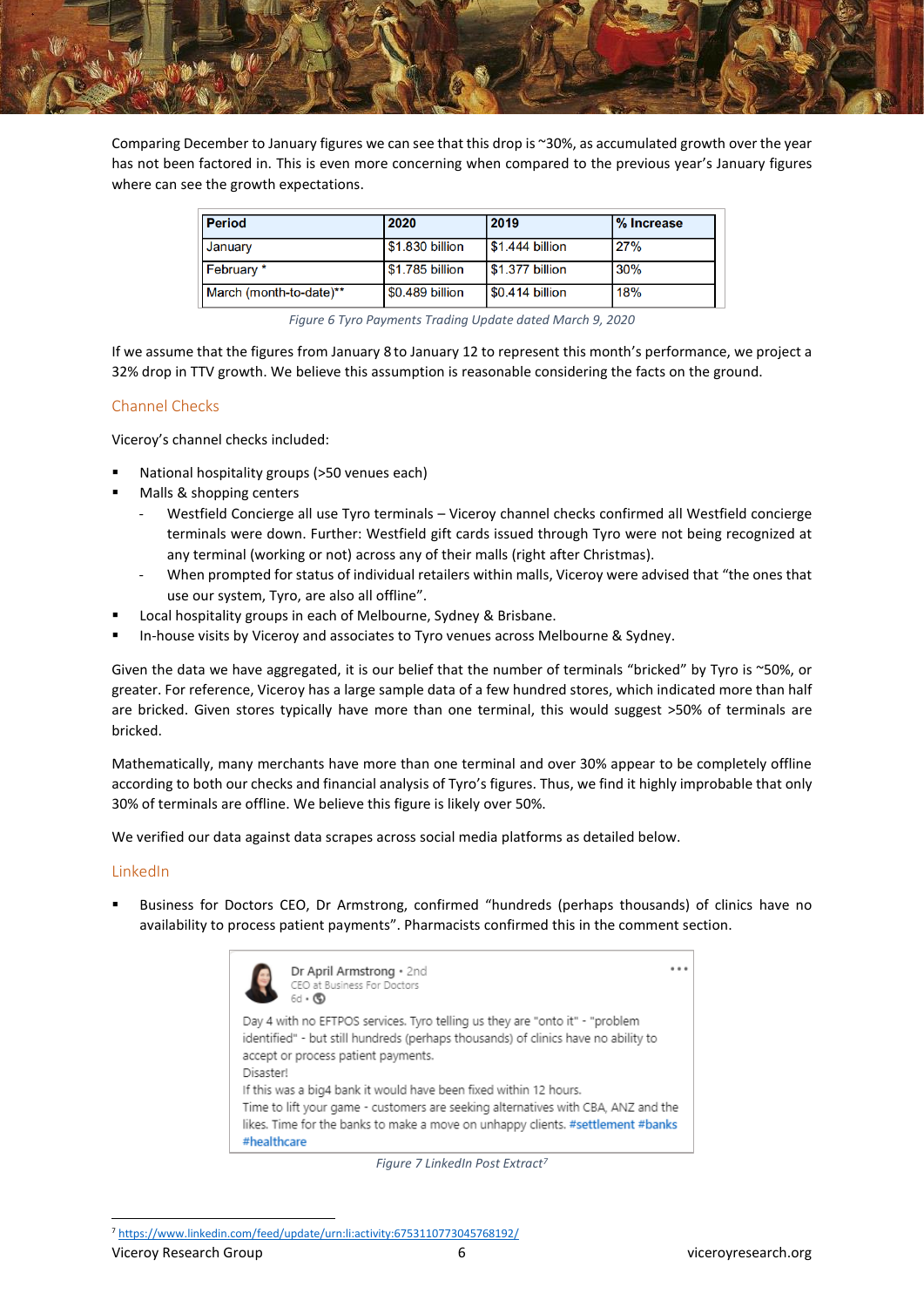

#### Facebook

- Tyro's Facebook updates have generated thousands of comments from unhappy customers, many of whom verify that they have not been contacted by Tyro for replacement and point out large discrepancies in what Tyro has announced to the market vs what has occurred on the ground.
- Given the vast number of comments from individual Facebook users alone, it is astounding that analysts have not properly adjusted their expectations on the longevity and severity of this issue.
- We note that Tyro appears to have disabled its community page to see where it has been tagged in posts, and reviews are now drawn directly from Trustpilot.

| Tvro <b>⊙</b><br>January 6 at 9:16 PM $\cdot$ $\odot$<br>We are still experiencing a technical issue which has impacted some<br>customers' ability to process transactions through their Tyro EFTPOS<br>machine. We are very sorry for the disruption this has caused and our<br>team will continue working urgently through the night to resolve this<br>issue. Further updates will be provided as they become available on<br>status.tyro.com. | 0.0.0                | Tyro <b>O</b><br>January 7 at 10:48 PM - @<br>An email with further information has been sent tonight to all<br>customers impacted by the connectivity incident. If you've not<br>received this, please get in touch via cs@tyro.com so we can resend to<br>you. Once again we sincerely apologise for the impact this issue is<br>having on our customers. Our team will continue to work around the<br>clock to progress the resolution and further updates will be provided<br>in the morning.<br><b>OD:</b> 22<br>n <sup>2</sup> Like | $\Box$ Comment | 111 Comments 1 Share<br>$\triangle$ Share |
|---------------------------------------------------------------------------------------------------------------------------------------------------------------------------------------------------------------------------------------------------------------------------------------------------------------------------------------------------------------------------------------------------------------------------------------------------|----------------------|-------------------------------------------------------------------------------------------------------------------------------------------------------------------------------------------------------------------------------------------------------------------------------------------------------------------------------------------------------------------------------------------------------------------------------------------------------------------------------------------------------------------------------------------|----------------|-------------------------------------------|
| STATUS.TYRO.COM<br>Tyro Service Status for Customers Status                                                                                                                                                                                                                                                                                                                                                                                       | i                    | Tvro ●<br>turo<br>January 7 at 5:36 PM - @                                                                                                                                                                                                                                                                                                                                                                                                                                                                                                |                | $- - -$                                   |
| <b>DDD</b> 18                                                                                                                                                                                                                                                                                                                                                                                                                                     | 65 Comments          | We really appreciate your patience as we continue to make progress<br>on resolving the connectivity issue impacting some customers. Later<br>this evening, we will be providing further information to impacted<br>customers.                                                                                                                                                                                                                                                                                                             |                |                                           |
| n <sup>2</sup> Like<br>Comment                                                                                                                                                                                                                                                                                                                                                                                                                    | $\triangle$ Share    | <b>DDD</b> 23                                                                                                                                                                                                                                                                                                                                                                                                                                                                                                                             |                | 157 Comments 2 Shares                     |
| Tvro <b>⊙</b><br>January 6 at 1:32 PM . @                                                                                                                                                                                                                                                                                                                                                                                                         |                      | r <sup>3</sup> Like                                                                                                                                                                                                                                                                                                                                                                                                                                                                                                                       | $\Box$ Comment | $\triangle$ Share                         |
| We are currently experiencing issues impacting a limited number of<br>our EFTPOS terminals' connectivity and the ability for those terminals<br>to process transactions. Our teams are working urgently to resolve this<br>issue and we will provide further updates as they become available on<br>status.tyro.com. We're sorry for any inconvenience being experienced.<br>STATUS.TYRO.COM<br>Tyro Service Status for Customers Status          | i                    | Tyro ●<br>January 7 at 6:53 AM - @<br>Our team have continued to work through the night and are well<br>advanced in identifying what's caused the connectivity issue.<br>Unfortunately, the issue remains unresolved and impacted terminals<br>have not returned to normal functionality. We are doing all things<br>possible to restore impacted terminals to normal functionality and<br>exploring alternative options available to assist our customers<br>impacted in the interim.                                                    |                |                                           |
| -26                                                                                                                                                                                                                                                                                                                                                                                                                                               | 135 Comments 1 Share | Regular status updates will be provided at status.tyro.com and we<br>See More                                                                                                                                                                                                                                                                                                                                                                                                                                                             |                |                                           |
| Comment<br>n <sup>2</sup> Like                                                                                                                                                                                                                                                                                                                                                                                                                    | $\triangle$ Share    | STATUS.TYRO.COM<br>Tyro Service Status for Customers Status                                                                                                                                                                                                                                                                                                                                                                                                                                                                               |                |                                           |
|                                                                                                                                                                                                                                                                                                                                                                                                                                                   |                      | <b>ODD</b> 30                                                                                                                                                                                                                                                                                                                                                                                                                                                                                                                             |                | 159 Comments 3 Shares                     |
|                                                                                                                                                                                                                                                                                                                                                                                                                                                   |                      | ה Like                                                                                                                                                                                                                                                                                                                                                                                                                                                                                                                                    | $\Box$ Comment | $\Leftrightarrow$ Share                   |

*Figure 8 & 9 Facebook posts extract sample – Note comments*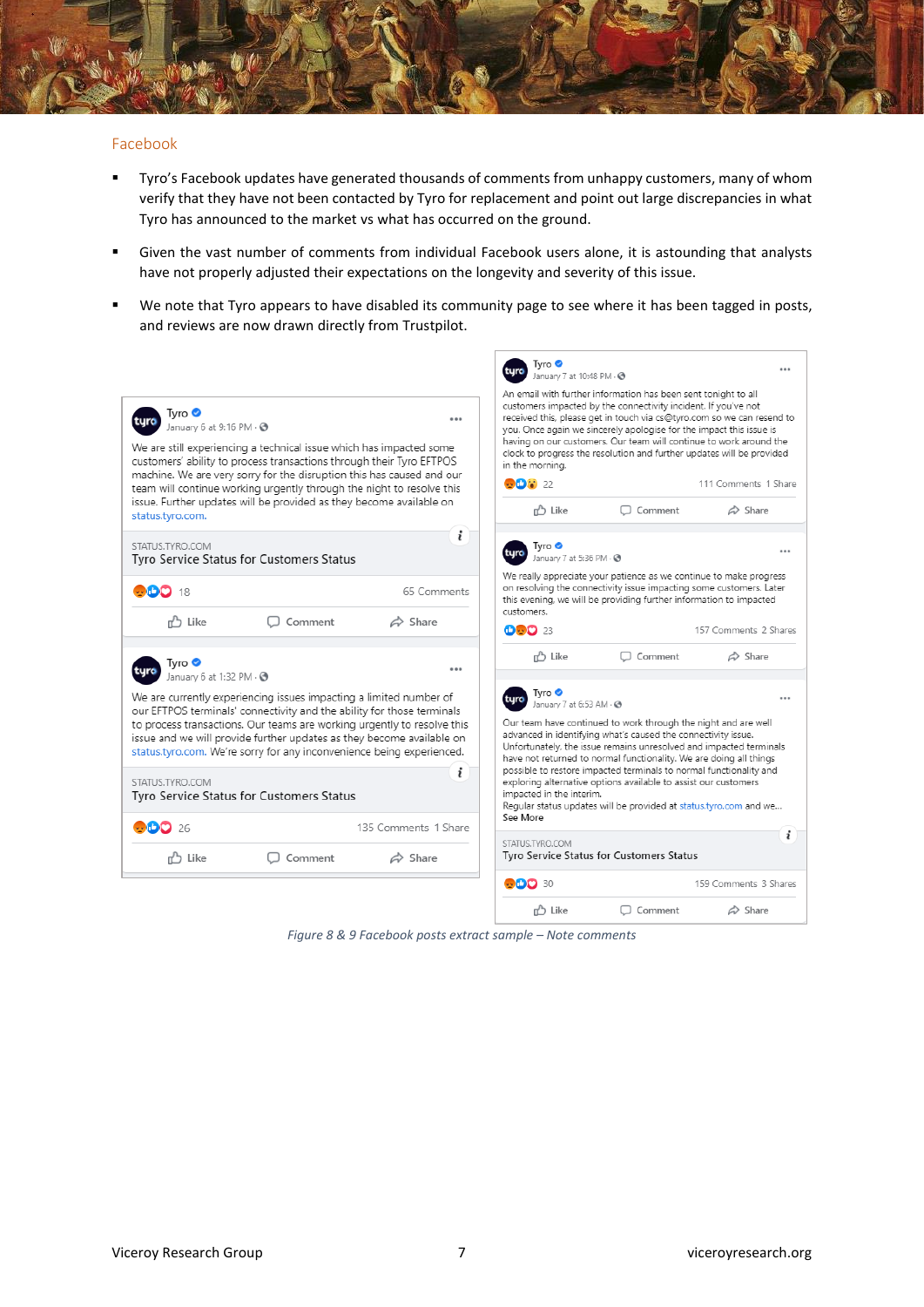

*Figure 10 & 11 Facebook - sample of recent comments on Tyro posts*

## Twitter

- Twitter sleuths provide substantial data points in situations such as these. We find that many companies have moved on from Tyro altogether and show many affected customers who received zero communication from Tyro. Again, this validates our belief that Tyro does not know the full impact of this disaster.
- Tyro's handle has been swamped by angry customers from across Australia including local sports clubs, restaurants, bars, and pharmacies.



*Figure 12 & 13 Twitter posts mentioning Tyro Payments*

#### Reviews

Review aggregators:

- Trustpilot At of January 14, 2021, Tyro's Trustpilot page has received 11 1-star reviews since the outage, about 16% of their total reviews<sup>8</sup>. Negative reviews about poor customer service appear commonplace throughout 2019-2020.
- Google Reviews On Google reviews Tyro has received 24 1-star reviews since the outage, about 21% of their total reviews<sup>9</sup>.

[26.4652584,98.8332661,3z/data=!4m7!3m6!1s0x1b48b74369714df:0x69024bba69d9b057!8m2!3d-31.99852!4d136.0141176!9m1!1b1](https://www.google.com/maps/place/Tyro/@-26.4652584,98.8332661,3z/data=!4m7!3m6!1s0x1b48b74369714df:0x69024bba69d9b057!8m2!3d-31.99852!4d136.0141176!9m1!1b1)

<sup>8</sup> <https://www.trustpilot.com/review/tyro.com>

<sup>9</sup> [https://www.google.com/maps/place/Tyro/@-](https://www.google.com/maps/place/Tyro/@-26.4652584,98.8332661,3z/data=!4m7!3m6!1s0x1b48b74369714df:0x69024bba69d9b057!8m2!3d-31.99852!4d136.0141176!9m1!1b1)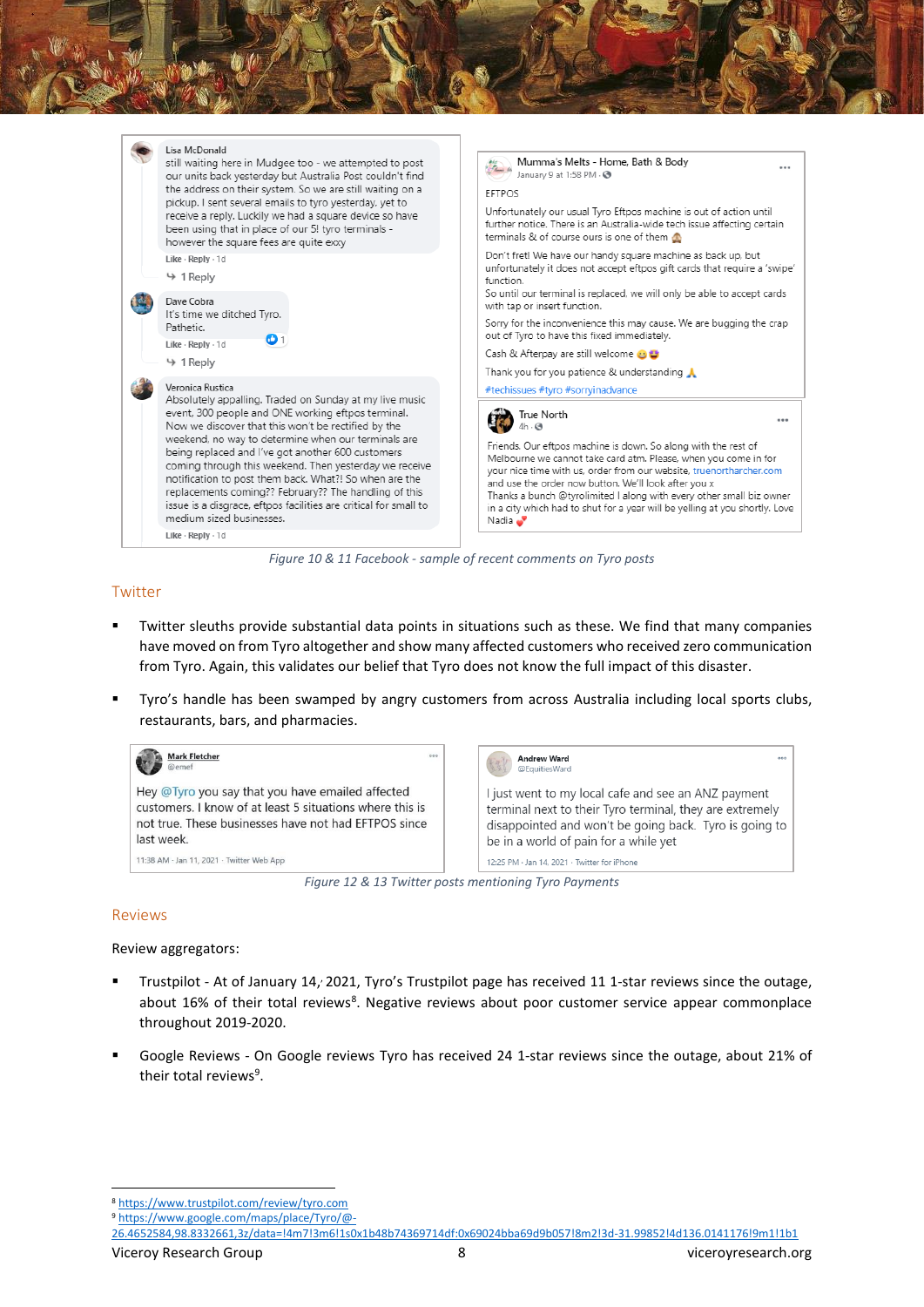

#### The Terminals

Industry experts consulted by Viceroy believe this to be caused by a firmware update, and the issue appears to be at fault of Tyro, as other Worldline machines are still operational (including ANZ's).

We have found zero other companies affected by bricked Worldline terminals. It is therefore odd that Tyro are implicitly throwing Worldline under the bus in press releases when addressing the fault.

An AFR article dated January 13, 2021 shows a non-operational Tyro Payments terminal which we have identified as a Worldline Yoximo.



*Figures 14 & 15 Lawyers circle Tyro as outage drags on – The Australian Financial Review & Tyro model list*

Viceroy can also confirm through channel checks that this error was not contained to a certain type of machine, as we have also found instances of the Yomani machine being "bricked".

The issue for Tyro as a small player in this game is that sending a replacement terminal (which any other major bank would have done in the same circumstance) would be extremely, extremely expensive. The average cost of a terminal not including fit-out or installation costs was AUD629 in FY2020.

| <b>Cost per Terminal - Viceroy Research</b> |          |
|---------------------------------------------|----------|
|                                             | FY 2020  |
| Cost of terminals purchased (AUD            |          |
| 000's                                       | (7, 176) |
| New terminals issued                        | 11,405   |
| Change in inventory                         |          |
| Cost per terminal                           | (629.20) |
|                                             |          |

*Figure 16 Cost per Terminal – Viceroy Research*

Assuming it was only 30% of terminals that became "bricked", this would have cost Tryo ~\$12m to replace, not including likely expensive installation and delivery costs.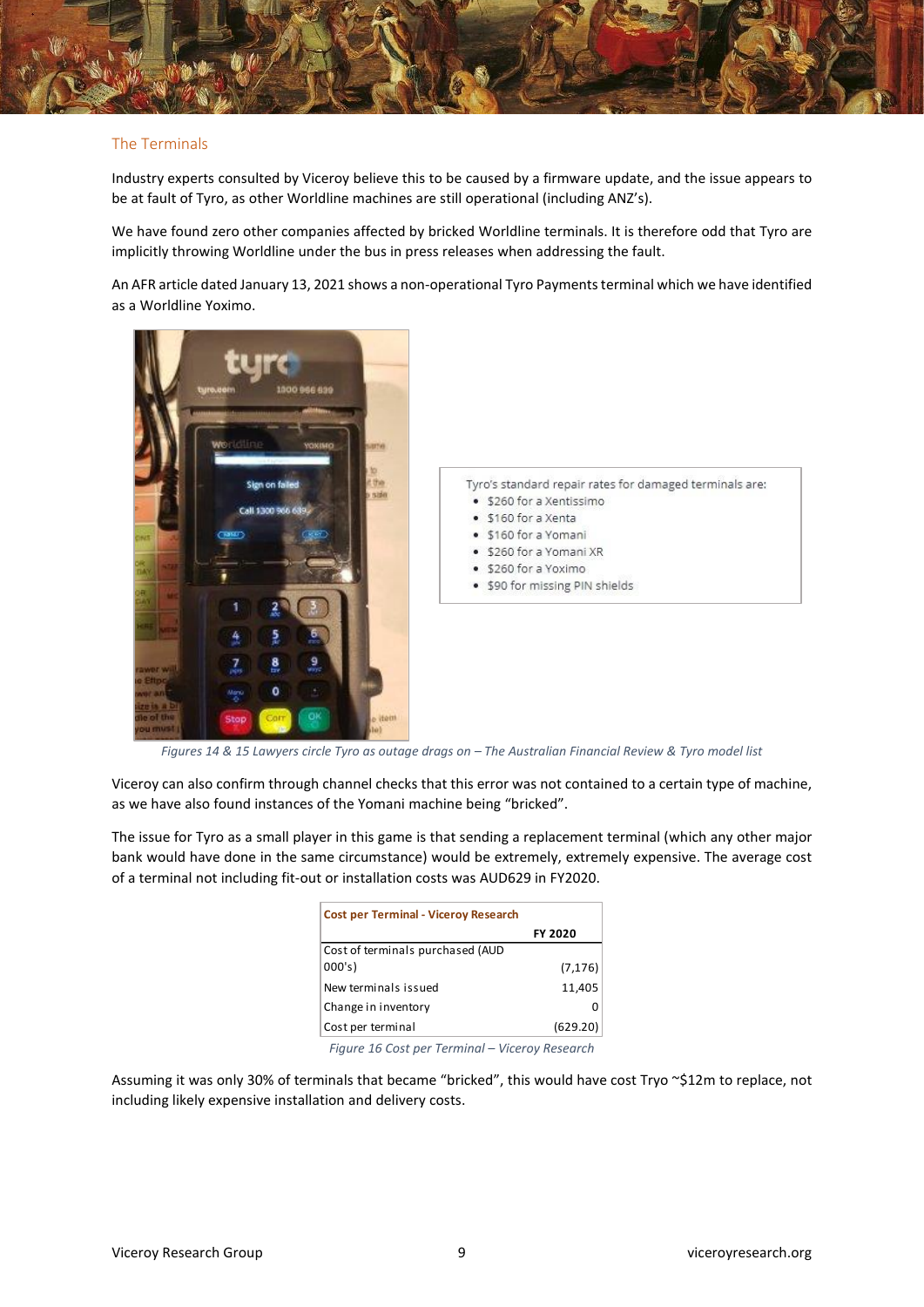#### Key takeaways:

- Most clients said that they did not receive communications from Tyro when their terminal went offline, and Tyro has severely underestimated the number of affected terminals. Accordingly, we believe Tyro does not actually know how many terminals have been impacted.
- Most tech savvy clients have switched to Square by the first weekend of the outage, Saturday being the  $4<sup>th</sup>$ day of bricked terminals.
- Westfield advised via telephone that Westfield Gift Cards (usable in all stores within Westfield Precinct, were not functioning at *any* terminals (even non-Tyro terminals). These gift cards are loaded on Tyro machines. This warrants investigation, as these are EFTPOS gift cards, and should not have been impacted.
- The collection and return of these machines is a train-wreck. Businesses were informed that they could "send" the terminals back via post instead of having them collected by couriers, Amtek, to fast track the process. Some stores have advised that they returned their terminals on Tuesday via post, and the collection agency came in-store to pick up the defunct machines on Wednesday.
- Very few stores we checked had terminals already collected, but those that did advised that Amtek's turnaround estimate was far greater than Tyro. Clients were advised they can expect the machine back "by next week", not 2-4 days from collection.
- The bricking problem is not limited to a single type of terminal and involves Tyro's more modern offerings.
- It goes without saying that Covid has also impacted Tyro's business.

Given the wide-spread publication of outrage, it is strange that no one has questioned Tyro's lowball outage figures.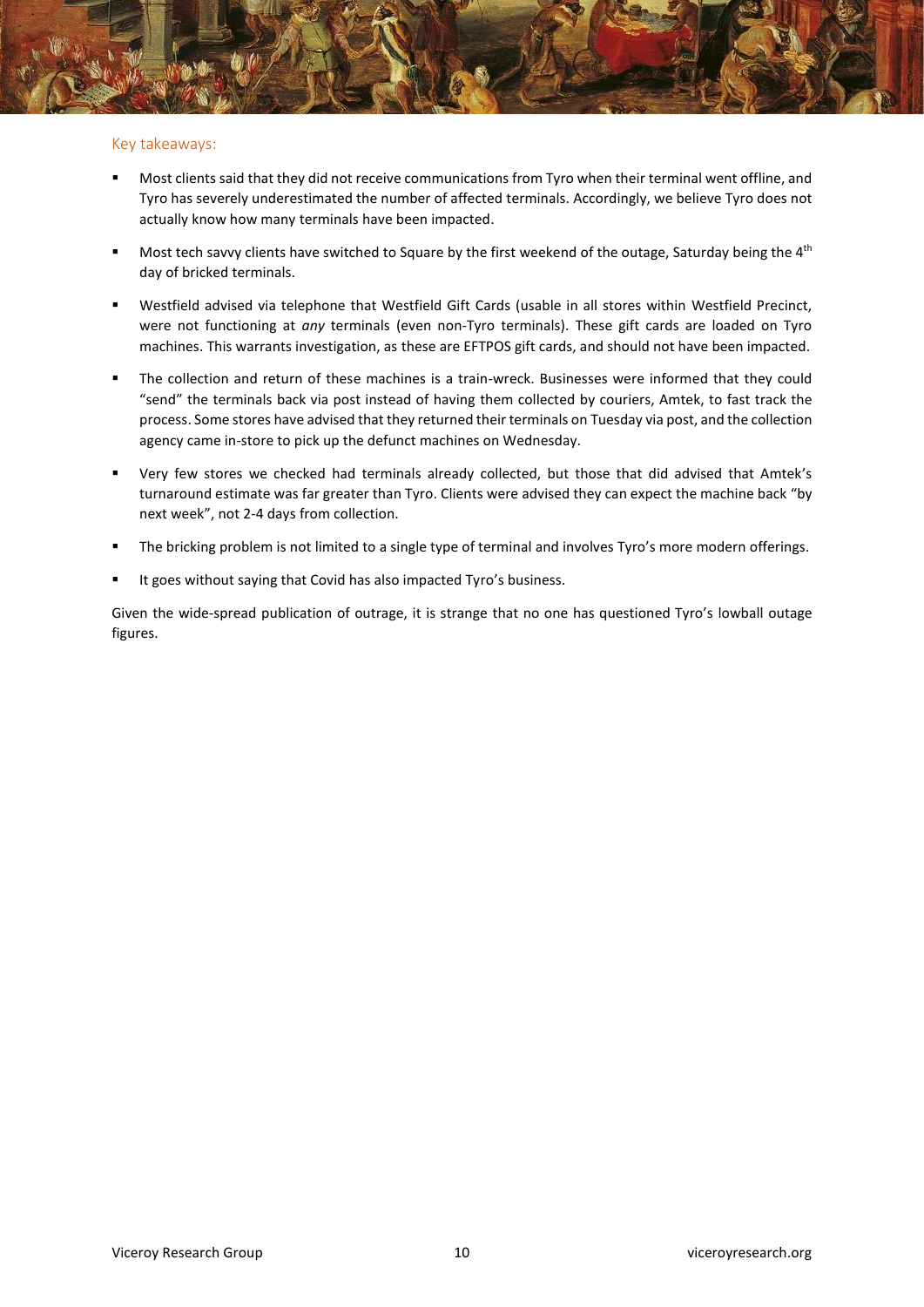

# 3. The Fallout

Most merchants interviewed by Viceroy had already switched to another provider. Tyro's terminal solutions are provided without lock-in contracts meaning the cost of switching is minimal, or nonexistent<sup>10</sup>. In fact, with a 2week turnaround looking possible, the cost of staying with Tyro far outweighs the cost of a Square terminal.

It is worth noting that prior to this bricking incident, Tyro was already experiencing ~12% churn, extremely high for a payment entity, much less one providing terminal solutions (which tend to be "sticky").



*Figure 17 Tyro Payments Transaction Value & Merchant Number Churn* 

There is also the ongoing issue of legal action by affected merchants. Considering this outage has occurred in the middle of an epidemic making cash scarce, as well as Australia's peak holiday season, we expect several class actions to emerge in the following 12 months $^{11}$ .

## Tyro Terminal Response

So far, the company's status page indicates that they are collecting terminals and expect a turnaround time of 2-4 days, after terminals were collected, depending on location through third party Amtek<sup>12</sup>.

Considering Tyro has 63,000 terminals in issue as of June 2020, and itself claims that ~20,000 are offline, collection alone will take 10 days. We still doubt if this timeframe is realistic, given the size of the contractor, Amtek, who appears to only have offices in 3 cities.

Further, industry experts told Viceroy Research that a timeframe of 3-5 days was feasible for metropolitan areas, with an Australia-wide rollout taking 2-3 weeks, but were skeptical of doing so with such a small third-party partner.

As of January 14, 2021, merchants interviewed by Viceroy had not had their terminals taken back however there are media reports that some terminals have been taken back<sup>13</sup>. These issues commenced on Wednesday, January 6, 2021. As of the date of writing, these issues have still not been rectified.

<sup>12</sup> <https://amtekcorp.com.au/>

<sup>10</sup> [https://help.tyro.com/s/article/How-flexible-is-my-contract-with-](https://help.tyro.com/s/article/How-flexible-is-my-contract-with-Tyro#:~:text=At%20Tyro%2C%20we%20have%20no,it%20works%20for%20your%20business)

[Tyro#:~:text=At%20Tyro%2C%20we%20have%20no,it%20works%20for%20your%20business.](https://help.tyro.com/s/article/How-flexible-is-my-contract-with-Tyro#:~:text=At%20Tyro%2C%20we%20have%20no,it%20works%20for%20your%20business)

<sup>11</sup> [https://www.afr.com/companies/financial-services/lawyers-circle-tyro-as-outage-drags-on-20210113-](https://www.afr.com/companies/financial-services/lawyers-circle-tyro-as-outage-drags-on-20210113-p56trr?utm_medium=social&utm_campaign=nc&utm_source=Facebook&fbclid=IwAR0naDQy4ZoUT_gjiQCTT2Mg0yCE6DcnsTUu9gNg-zmZaMeKYWaDcWtTD3s#Echobox=1610513655)

[p56trr?utm\\_medium=social&utm\\_campaign=nc&utm\\_source=Facebook&fbclid=IwAR0naDQy4ZoUT\\_gjiQCTT2Mg0yCE6DcnsTUu9gNg](https://www.afr.com/companies/financial-services/lawyers-circle-tyro-as-outage-drags-on-20210113-p56trr?utm_medium=social&utm_campaign=nc&utm_source=Facebook&fbclid=IwAR0naDQy4ZoUT_gjiQCTT2Mg0yCE6DcnsTUu9gNg-zmZaMeKYWaDcWtTD3s#Echobox=1610513655)[zmZaMeKYWaDcWtTD3s#Echobox=1610513655](https://www.afr.com/companies/financial-services/lawyers-circle-tyro-as-outage-drags-on-20210113-p56trr?utm_medium=social&utm_campaign=nc&utm_source=Facebook&fbclid=IwAR0naDQy4ZoUT_gjiQCTT2Mg0yCE6DcnsTUu9gNg-zmZaMeKYWaDcWtTD3s#Echobox=1610513655)

<sup>13</sup> <https://www.afr.com/companies/financial-services/retailers-gobsmacked-by-tyro-s-eftpos-outage-20210111-p56t7v>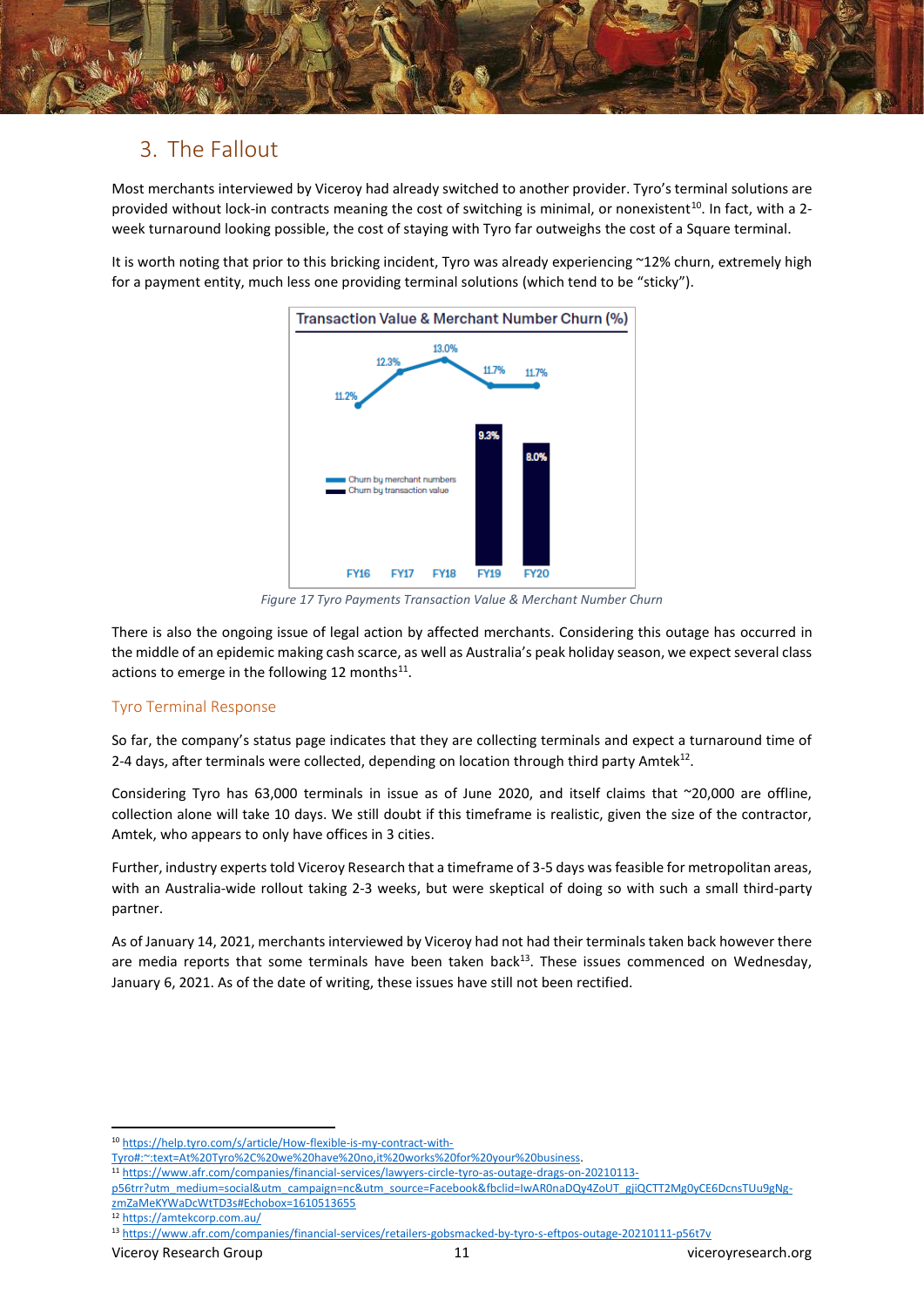

Tyro is also facing a widespread accelerated pivot in the Australian payments space largely brough about by the COVID-19 pandemic.

Regulation changes have included the limitation of bar service, for instance, requiring all bar patrons to order from tables.

Disruptors like Mr. Yum allow for from-the-table ordering and payment and have grown by leaps and bounds since the introduction of COVID-19 measures<sup>14</sup>. High labor costs and low margins endemic to the Australian hospitality space mean the opportunity to reduce staff headcount is one many market participants have taken.

This is the kind of obvious innovation that seems to solve problems, but is not compatible with thousand-dollar, antiquated machines Tyro still plays with.

We must also obviously point out that Square terminals are available at almost every electronics retailer in Australia and can be set up immediately.

## 4. In the courts

#### Pending Class Action

On 13 January 2021, Bannister Law announced it had commenced an investigation into a possible Class Action claim on behalf of Tyro customers and shareholders<sup>15</sup>.

We generally find these claims bring a lot of scrutiny and are (obviously) terrible for Tyro's reputation, not to mention the looming cost and future liabilities of these cases attract.

#### Spamming

In addition to its technical frailty, Tyro's also recently self-reported a breach of the Spam Act<sup>16</sup>.

Tyro has been forced to review its systems after sending 150,000+ spam email and SMS messages to customers without an 'unsubscribe' option. Tyro "self-reported" the issue, but only after it was notified of compliance issues by Australian Communications and Media Authority (ACMA) who received a customer complaint affirming Tyro had infringed the Spam Act.

This breach highlights Tyro's regulatory negligence in conjunction with their technical deficiencies, which further illustrates a poorly operated company with a disregard for detail.

<sup>14</sup> <https://www.mryum.com/>

<sup>15</sup> [https://www.smartcompany.com.au/industries/retail/tyro-eftpos-outage-bannister-law-legal-](https://www.smartcompany.com.au/industries/retail/tyro-eftpos-outage-bannister-law-legal-action/#:~:text=Sydney%2Dbased%20law%20firm%20Bannister,Tyro%20terminals%20for%2010%20days)

[action/#:~:text=Sydney%2Dbased%20law%20firm%20Bannister,Tyro%20terminals%20for%2010%20days.](https://www.smartcompany.com.au/industries/retail/tyro-eftpos-outage-bannister-law-legal-action/#:~:text=Sydney%2Dbased%20law%20firm%20Bannister,Tyro%20terminals%20for%2010%20days)

<sup>16</sup> <https://www.acma.gov.au/articles/2020-12/tyro-payments-breaches-spam-laws>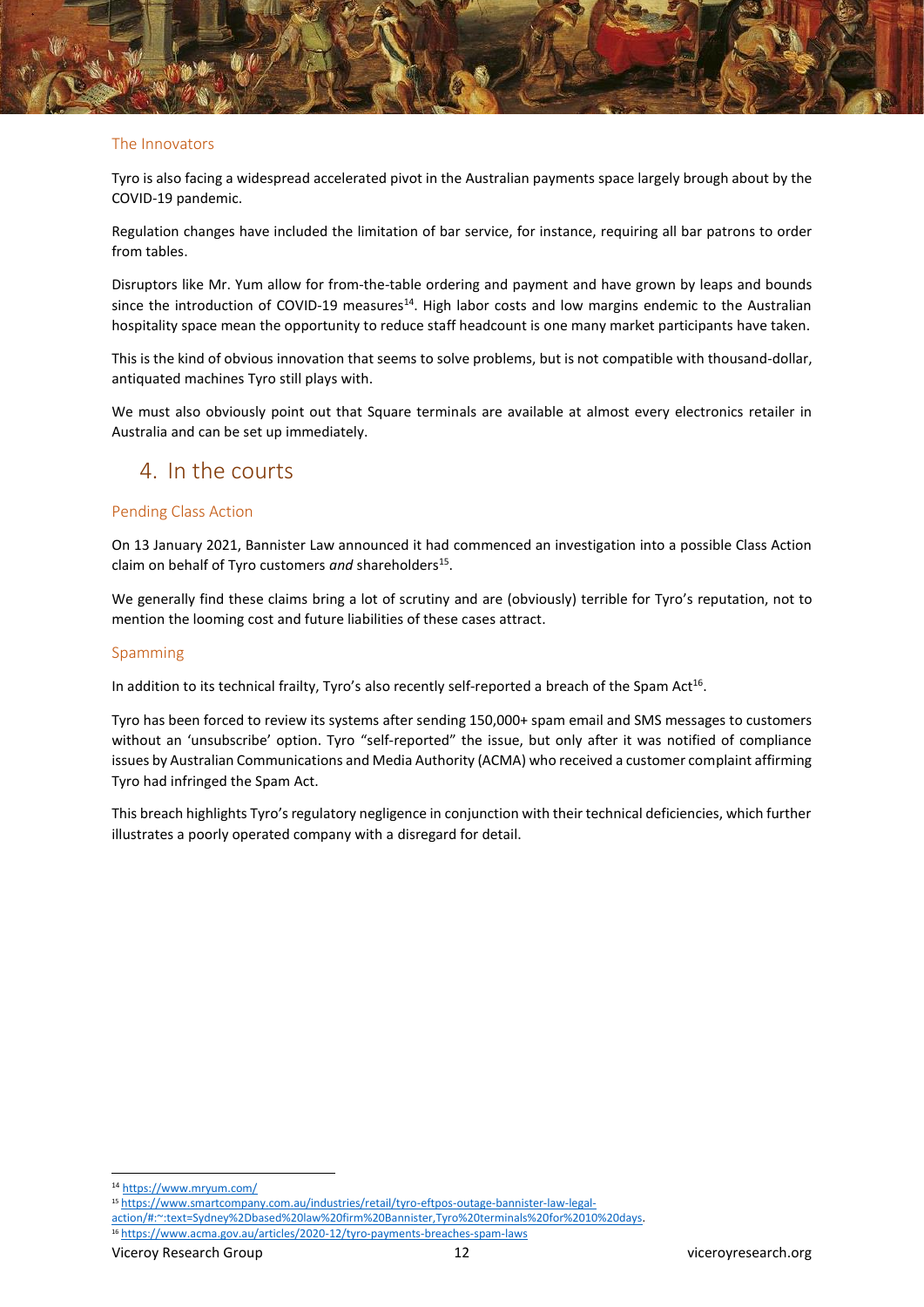

# 5. Financial Analysis

Tyro is still free cash flow negative and increasingly loss making, despite its revenue growth.

The table below illustrates our cash flow adjustments which we believe more accurately reflect the business' operational cash flows. A far bleaker picture of the company's finances emerges, and puts risk towards depositors, who are effectively holding up positive cash flows despite the fact this cash is not (really) Tyro's.

| Tyro Payments Adjusted Free Cash Flow - Viceroy Research |           |           |           |            |            |
|----------------------------------------------------------|-----------|-----------|-----------|------------|------------|
|                                                          | FY 2016   | FY 2017   | FY 2018   | FY 2019    | FY 2020    |
| Revenue                                                  | 95,767    | 120,628   | 148,251   | 189,770    | 210,675    |
| <b>COGS</b>                                              | (49,584)  | (64, 538) | (79,163)  | (106,510)  | (117, 200) |
| <b>Gross Profit</b>                                      | 46,183    | 56,090    | 69,088    | 83,260     | 93,475     |
|                                                          |           |           |           |            |            |
| OPEX (excl. IPO costs)                                   | (49, 400) | (70, 795) | (86, 178) | (103, 523) | (121,802)  |
| <b>Operating Profit</b>                                  | (3,217)   | (14, 705) | (17,090)  | (20, 263)  | (28,327)   |
| Margin                                                   | $-3.4%$   | $-12.2%$  | $-11.5%$  | $-10.7%$   | $-13.4%$   |
| <b>NPAT</b>                                              | (746)     | (12, 775) | (16, 370) | (18, 439)  | (38,057)   |
| Cash from ops                                            | (1,073)   | (15, 571) | (12,799)  | (13, 931)  | 8,194      |
| <b>CAPEX</b>                                             | (8,802)   | (1,822)   | (2,891)   | (1,045)    | (1,663)    |
| Investment in Intangible Assets                          |           |           |           | (2,518)    | (3,082)    |
| <b>FCF</b>                                               | (9,875)   | (17, 393) | (15,690)  | (17, 494)  | 3,449      |
| less: Share based compensation                           |           | (1,841)   | (1, 411)  | (3,788)    | (10, 896)  |
| less: Movement in deposits                               | (459)     | (3,489)   | (7,616)   | (15, 355)  | (23, 624)  |
| less: JobKeeper Receipts                                 |           |           |           |            | (3,867)    |
| Viceroy adjusted FCF                                     | (10,334)  | (22,723)  | (24,717)  | (36,637)   | (31,071)   |

*Figure 18 Adjusted Free Cash Flow – Viceroy Research*

## Valuation

We take issue with many sell-side "DCF" valuations on Tyro, which would require the largest amount of financial gymnastics we've ever seen to justify a >\$2b valuation. There is simply no cash flow to discount for the foreseeable future.

Viceroy does not believe Tyro's revenue stream is particularly valuable either. The antiquated model of merchant terminals provided by Tyro is so unappealing, Bendigo & Adelaide bank effectively handed over their merchant acquiring business to Tyro for a profit share<sup>17</sup>.

Tyro's IP does not seem particularly valuable and has very little moat in an industry where innovative players are coming in hot. If anything, Tyro should be valued more like a bank than a fintech business.

Finally, Tyro has proved it does not deserve recognition for being any more dependable than other payment terminal providers. In fact, it has proved the opposite.

We believe Tyro presents significant and short-term downside with no real catalyst to make a jump into profitability and overhanging fear of litigation. Recent events have likely set Tyro back years in marketing and sales, and shareholders must be prepared to bear the cost of this.

<sup>17</sup> <https://www.bendigobank.com.au/media-centre/bendigo-bank-announces-new-agreement-with-tyro/>